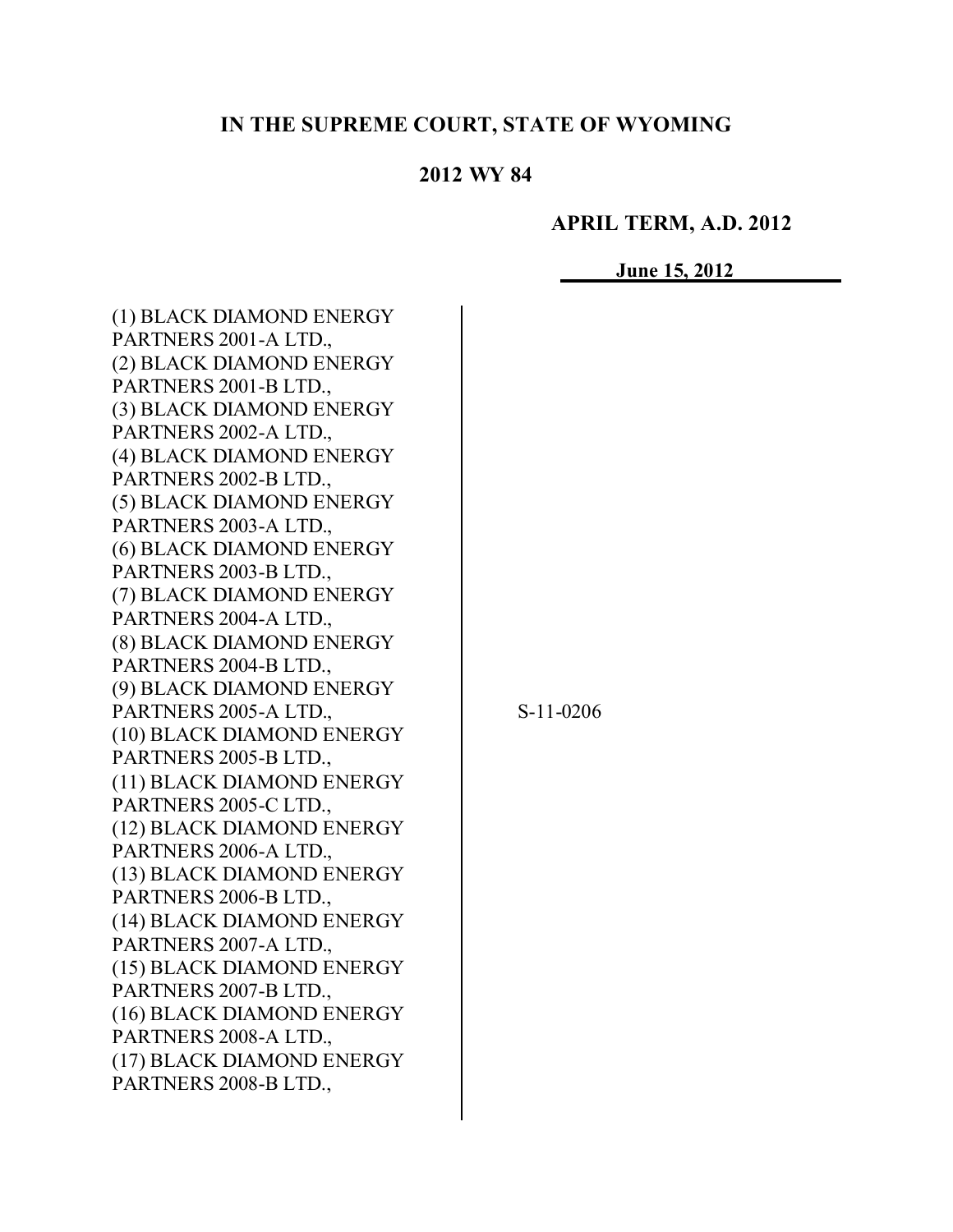Appellants (Plaintiffs),

v.

S & T BANK,

Appellee (Defendant).

#### *Appeal from the District Court of Johnson County* The Honorable John G. Fenn, Judge

## *Representing Appellants:*

Greg L. Goddard of Goddard, Wages & Vogel, P.C., Buffalo, Wyoming; Mark A. Waller of Sneed Lang Herrold PC, Tulsa, Oklahoma. Argument by Mr. Goddard.

## *Representing Appellee:*

Stuart R. Day and Ryan Schwartz of Williams, Porter, Day & Neville, P.C., Casper, Wyoming; John B. Joyce and Andrew G. Dittoe of Grenen & Birsic, P.C., Pittsburgh, Pennsylvania. Argument by Mr. Joyce.

*Before KITE, C.J., and GOLDEN, HILL, VOIGT, and BURKE, JJ.*

**NOTICE: This opinion is subject to formal revision before publication in Pacific Reporter Third. Readers are requested to notify the Clerk of the Supreme Court, Supreme Court Building, Cheyenne, Wyoming 82002, of typographical or other formal errors so correction may be made before final publication in the permanent volume.**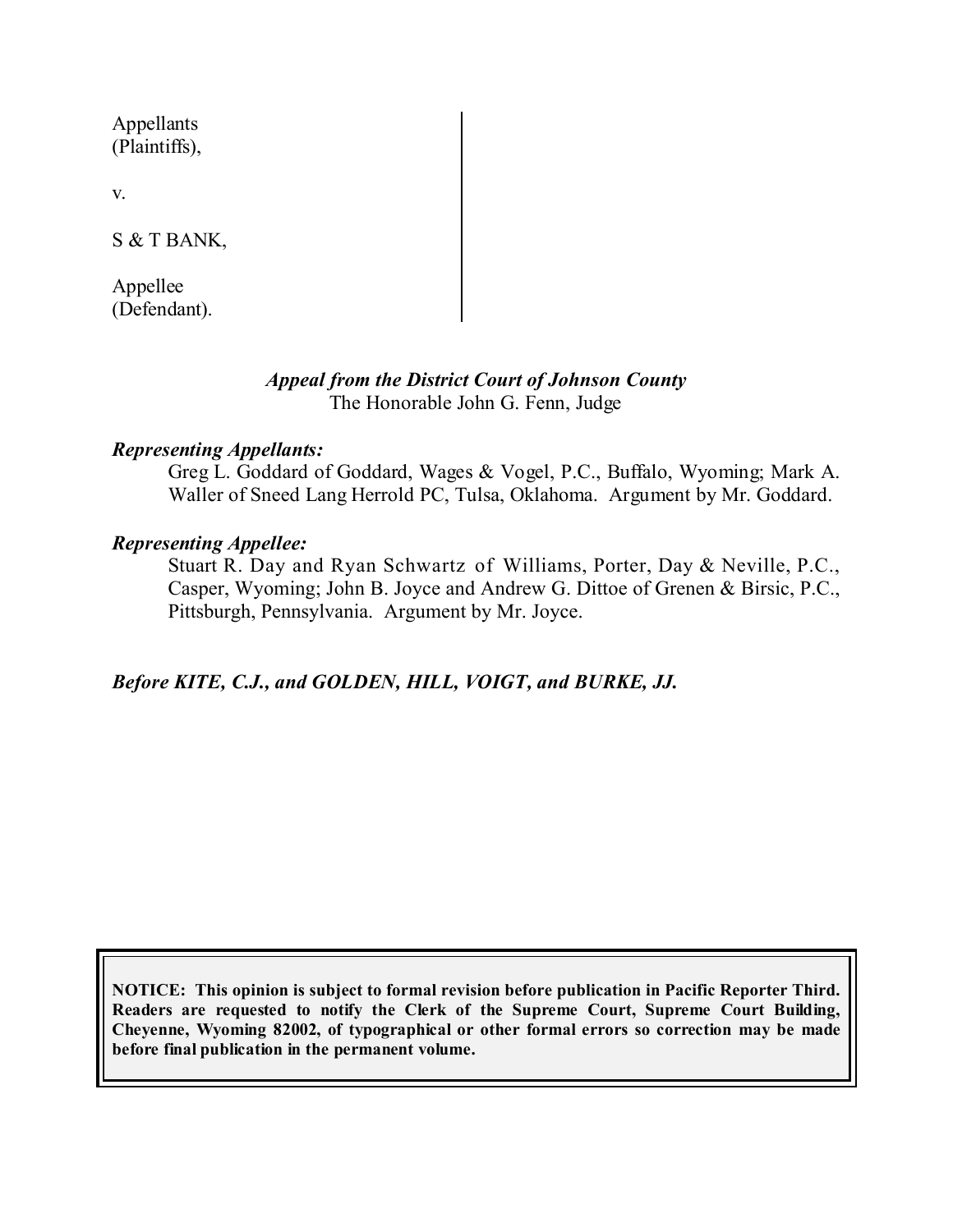#### **KITE, Chief Justice.**

[¶1] Black Diamond Energy Partners 2001-A Ltd., 2001-B Ltd., 2002-A Ltd., 2002-B Ltd., 2003-A Ltd., 2003-B Ltd., 2004-A Ltd., 2004-B Ltd., 2005-A Ltd., 2005-B Ltd., 2005-C Ltd., 2006-A Ltd., 2006-B Ltd., 2007-A Ltd., 2007-B Ltd., 2008-A Ltd., and 2008-B Ltd. (BDE Partners) are Nevada limited partnerships which own interests in coal bed methane wells located in Wyoming. Black Diamond Energy, Inc., (BDE, Inc.) is a Wyoming corporation and the managing general partner of BDE Partners 2001-A Ltd. through 2006-A Ltd. Black Diamond Energy, Inc. of Delaware (BDE Del) is a Delaware corporation and the managing general partner of BDE Partners 2006-B Ltd. through 2008-B Ltd. BDE, Inc. and BDE Del are wholly owned subsidiaries of Koval Resources, LLC (Koval Resources), a Nevada limited liability company.

[¶2] Koval Resources entered into a loan agreement in Pennsylvania with S&T Bank (S&T), a regional state bank with offices only in Pennsylvania. Koval Resources ultimately defaulted on the loan. BDE Partners filed a complaint in Wyoming against S&T alleging negligence, breach of fiduciary duty, breach of the implied covenant of good faith and fair dealing and other claims. S&T moved to dismiss the complaint, asserting Wyoming lacked personal jurisdiction because S&T did not have sufficient contacts with the State to establish personal jurisdiction. The district court granted S&T's motion. BDE Partners appealed, claiming the district court erred in concluding it did not have personal jurisdiction over S&T. We reverse.

#### **ISSUE**

[¶3] The issue for our determination is whether the district court correctly concluded it did not have personal jurisdiction over S&T.

#### **FACTS**

[¶4] BDE Partners are comprised of approximately 3800 limited partners and two general managing partners who reside in various states, including Pennsylvania and Wyoming. BDE Partners own interests in approximately 430 coal bed methane wells located in Johnson, Converse, Sublette, Sweetwater, and Campbell counties in Wyoming. BDE, Inc. owns 36% and/or 40% of BDE Partners 2001-A Ltd. through 2006-A Ltd. BDE Del owns 36% of BDE Partners 2006-B Ltd. through 2008-B Ltd. Charles and Eric Koval are the owners and principal officers and directors of Koval Resources, BDE, Inc. and BDE Del.

[¶5] In 2002, Koval Resources and S&T entered into a loan agreement in Pennsylvania pursuant to which S&T agreed to extend a revolving line of credit to Koval Resources in the amount of \$5,000,000. The funds were to be used exclusively as working capital for Koval Resources operations. Charles Koval, Eric Koval and their respective spouses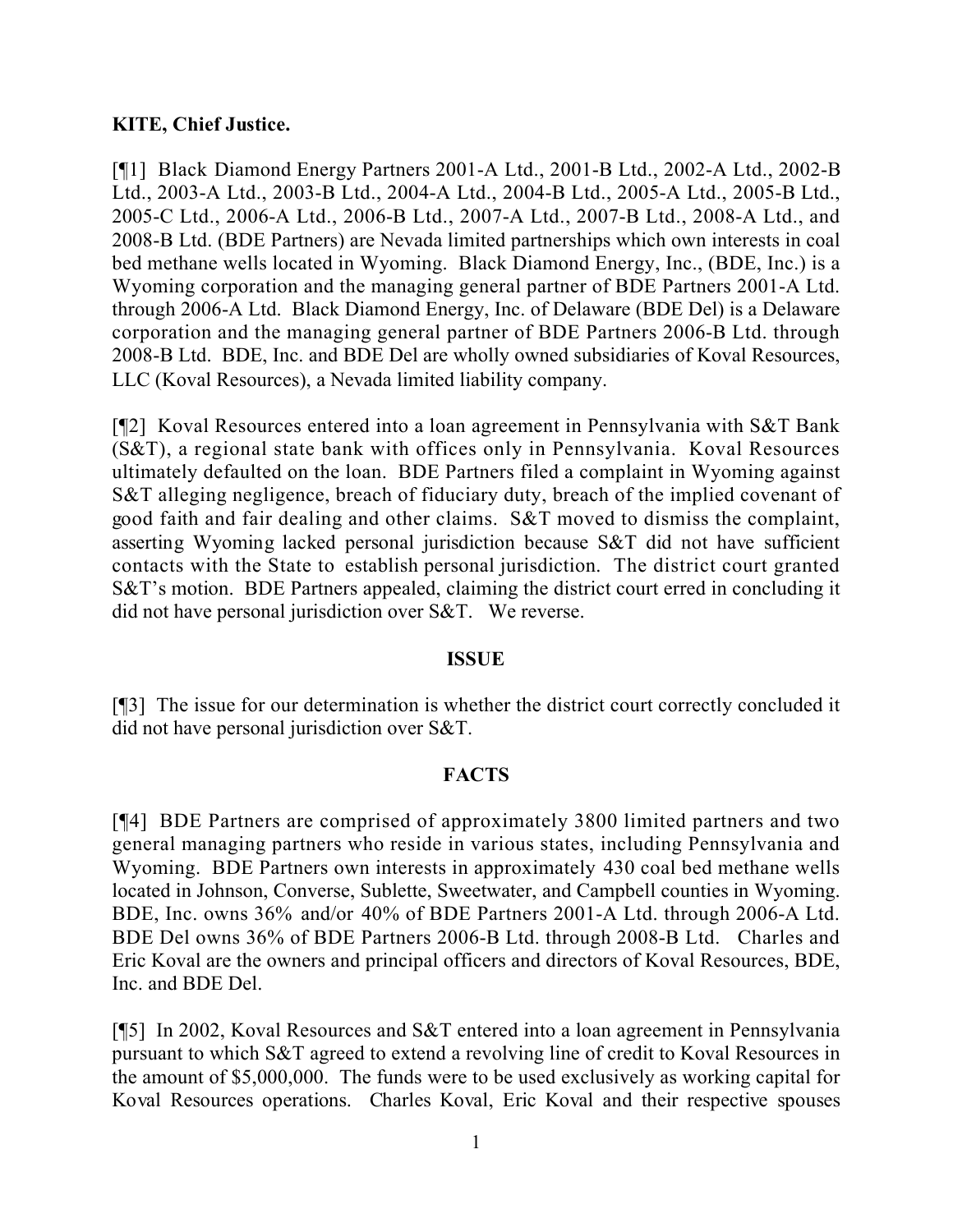individually guaranteed the loan and pledged their assets as collateral. Additionally, BDE, Inc., acting as corporate guarantor for the loan, executed a guaranty and suretyship agreement with S&T providing that it would mortgage or assign certain oil and gas royalty interests it owned in Wyoming as collateral.

[¶6] At the time the loan agreement was executed, the Kovals were residents of Pennsylvania and BDE, Inc.'s principal offices were located there as well. The loan agreement and note provided that they were governed by and to be construed in accordance with Pennsylvania law and, in the event of a dispute, Koval Resources consented to the "non-exclusive jurisdiction" of a Pennsylvania court. BDE, Inc.'s guaranty and surety agreement likewise provided that it was governed by Pennsylvania law and that BDE, Inc. consented to the non-exclusive jurisdiction of the courts in Pennsylvania.

[¶7] Shortly after the Koval Resources loan agreement and note were executed, BDE, Inc. entered into an escrow agreement pursuant to which partnership interests in BDE Partners 2002-B Ltd. would be offered for sale to qualified investors. Proceeds from the sales were to be deposited in an escrow account opened with S&T, held in the account until they reached a specified amount and then released to BDE, Inc. Similar escrow agreements were executed in subsequent years for the sale of interests in BDE Partners 2003-A Ltd. through BDE Partners 2008-B Ltd.

[¶8] Between 2002 and 2009, S&T and Koval Resources executed nine amendments to the original loan agreement and note. In some instances, the amendments merely extended the term of the loan. In other instances, the amendments also increased the principal amount of credit extended. All of the amendments provided that they were governed by Pennsylvania law and Koval Resources consented to the nonexclusive jurisdiction of courts in Pennsylvania. Between the fourth amendment in January of 2006 and fifth amendment a year later, two S&T senior vice presidents came to Wyoming where they met with BDE, Inc. employees and viewed BDE, Inc.'s assets and operations.

[¶9] By May of 2007, when the original loan agreement was amended for the sixth time, S&T had extended credit to Koval Resources in the amount of \$20,000,000. With that increase in the principal amount, BDE Del joined BDE, Inc. as a corporate guarantor of the line of credit extended to Koval Resources. In September of 2007, S&T retained an independent petroleum engineer licensed in Wyoming to perform an evaluation of the reserves and economic value of BDE, Inc.'s oil and gas interests in three Wyoming counties. Shortly thereafter, S&T loaned Koval Resources and BDE, Inc. \$3,320,000 in a separate term  $\alpha$  loan.<sup>1</sup> The promissory note evidencing the term loan provided that it was governed by federal law applicable to S&T and, to the extent not preempted by federal

 <sup>1</sup> The record indicates S&T made other term loans to BDE, Inc. as well.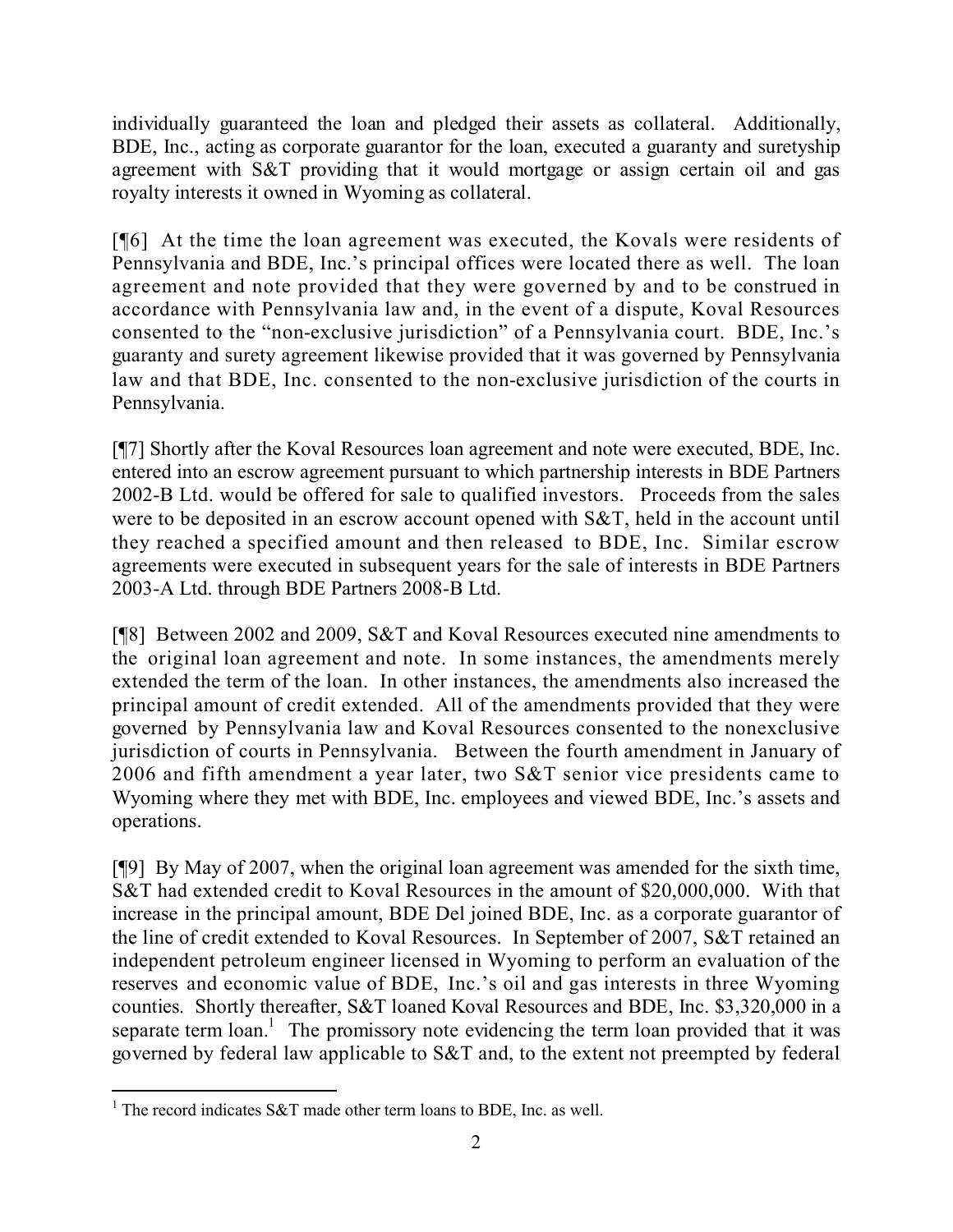law, the law of Pennsylvania. It also provided that in the event of a lawsuit, BDE, Inc., and Koval Resources agreed upon S&T's request to submit to the jurisdiction of Pennsylvania courts.

[¶10] As collateral for the additional amounts loaned to Koval Resources and itself, BDE, Inc. executed new and amended agreements mortgaging additional oil and gas interests it owned in Wyoming and assigning interests it had in leases and pipelines located in Wyoming. Seven of the nine documents contained in the record evidencing BDE, Inc.'s mortgages or assignments of property provide that they are governed by Wyoming law; the remaining two provide they are governed by Pennsylvania law.

[¶11] In mid-January of 2008, BDE, Inc. and BDE Del each executed control agreements with S&T, whereby they granted S&T a security interest in and control over all of the BDE Partners. As with most of the other loan documents, the control agreements provided that they were governed by Pennsylvania law. Also in early 2008, BDE, Inc. began moving its offices from Pennsylvania to Wyoming. By late 2008, BDE, Inc. had completely relocated to Wyoming.

[¶12] Prior to the relocation, BDE, Inc. began experiencing cash flow and other financial problems and sold some of its Wyoming property. S&T approved the sale but advised that 100% of the proceeds would be applied to the outstanding loans. BDE, Inc. responded that it had other Wyoming properties it believed it could sell but would be obligated to distribute the proceeds of any such sales to its partners pursuant to the partnership agreements. BDE, Inc. expressed concern that S&T would delay sales and/or freeze the proceeds, leaving BDE, Inc. unable to pay BDE Partners in violation of the agreements. In response, S&T proposed that proceeds from sales of BDE, Inc. properties be payable to the bank in different percentages depending upon how the property had been designated<sup>2</sup> and that those percentages payable to S&T be applied either to the term loan debt or the line of credit. In the event the proceeds were applied to the line of credit, S&T advised BDE, Inc. that the availability of the funds would be reduced until the oil and gas reserves could be re-evaluated. In July of 2008, the Wyoming petroleum engineer hired by S&T completed another evaluation of BDE, Inc's Wyoming oil and gas reserves.

 $\overline{a}$ <sup>2</sup> Specifically, S&T proposed the following:

<sup>1)</sup> Sales of properties designated as "Proved Developed Producing" (PDP) S&T will require 65% of the proceeds.

<sup>2)</sup> Sales of properties designated "Proved Developed Non-Producing" (PDNP) S&T will require 20% of the sale proceeds.

<sup>3)</sup> All other acreage S&T will require 80% of \$186.00 per acre or \$149.00/acre.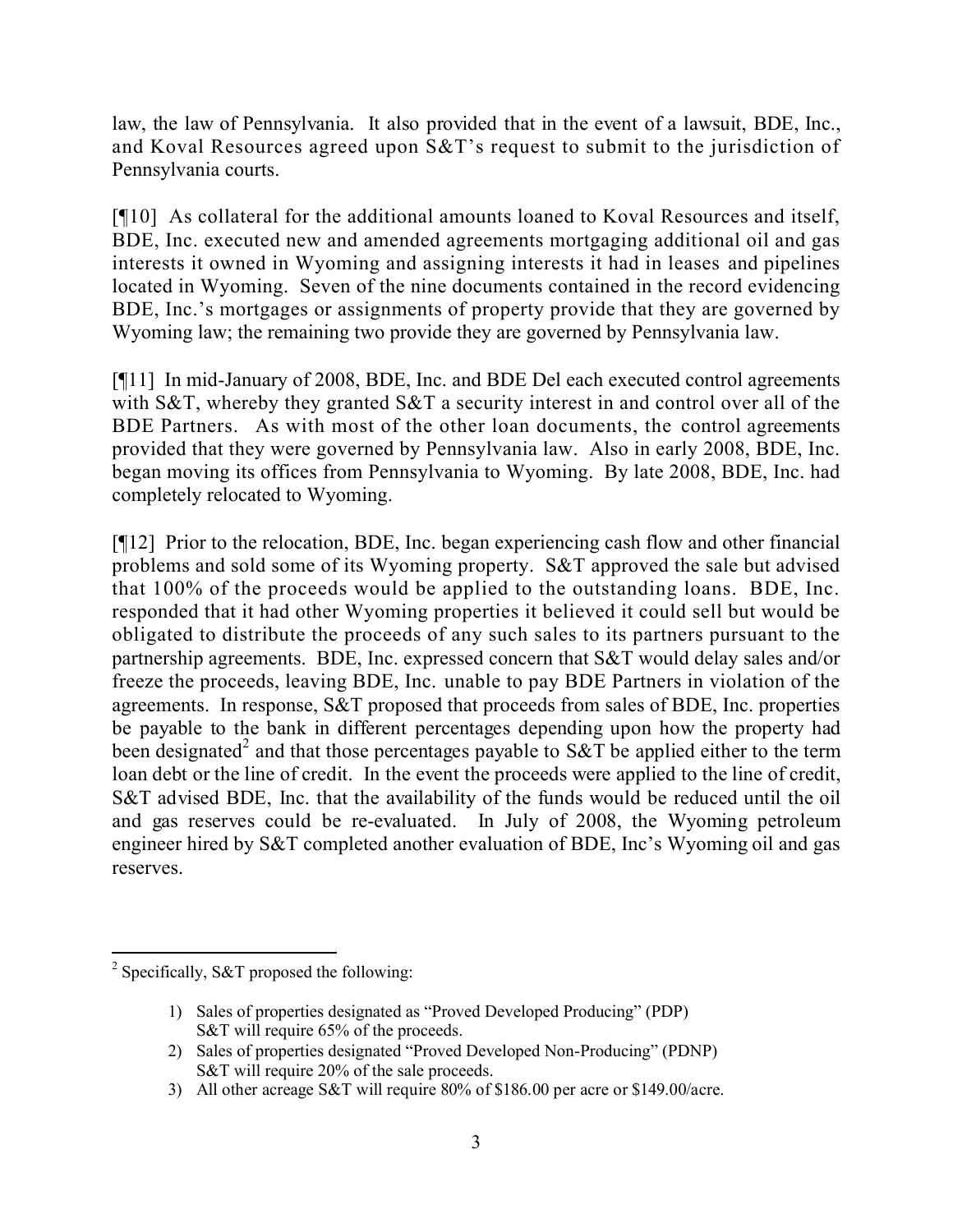[¶13] BDE, Inc.'s financial condition continued to worsen and in the fall of 2008 its representatives met with S&T representatives in Pennsylvania to discuss the situation and request additional funding. In February of 2009, S&T's senior vice president came to Wyoming along with an oil and gas consultant hired by  $S&T$  to assess its collateral. They met with BDE, Inc. representatives, viewed its operations and property and traveled to Casper where they met with the petroleum engineer who had prepared the evaluations of BDE, Inc.'s reserves.

[¶14] Emails in the record reflect that communications between S&T and BDE, Inc., after S&T's February 2009 trip to Wyoming focused primarily on liquidating BDE, Inc.'s assets as a means of repaying the loans. In March of 2009, S&T's consultant visited Wyoming again to oversee the planned liquidation. Among his objectives during his stay were to review BDE, Inc.'s budget, determine what properties the company intended to keep and let go, meet with an oil and gas clearing house representative concerning potential interest in BDE, Inc.'s assets, discuss the company's salary plan and visit some of its key properties "to get a feel for the capital investment there in wells, infrastructure including pipelines, water treatments facilities, pipe lines, etc." S&T's consultant also indicated that BDE, Inc. needed to "identify an asset or assets that could be sold quickly . . . [because] the bank has offered to work with you . . . but you need to come up with some contribution to the effort from your side."

[¶15] After the consultant's trip to Wyoming, the parties attempted to negotiate a forbearance agreement. In essence, the proposed agreement provided that S&T would refrain for three months from exercising its rights under the loan agreements and would make funds available during that time to fund Koval Resources and BDE, Inc.'s day to day operations, lease rental payments and accounts payable as approved by S&T. In exchange, Koval Resources and BDE, Inc. were to arrange for the orderly liquidation of their assets. Ultimately, the negotiations broke down and the forbearance agreement was never executed. In the summer of 2009, S&T filed a complaint in confession of judgment against BDE, Inc. in Pennsylvania for \$19,434,348.07. The Pennsylvania court entered judgment against BDE, Inc. in that amount and S&T filed the judgment as a foreign judgment in Wyoming.

[¶16] In 2010, BDE Partners filed their complaint against S&T in Wyoming district court asserting in essence that S&T improperly interfered with BDE, Inc.'s ability to maintain its Wyoming operations, causing the operations to fail and BDE Partners to sustain damages. S&T moved to dismiss the action asserting the Wyoming court lacked personal jurisdiction because S&T did not have even minimum contacts with Wyoming. The district court granted the motion.

## **STANDARD OF REVIEW**

[¶17] We have said many times: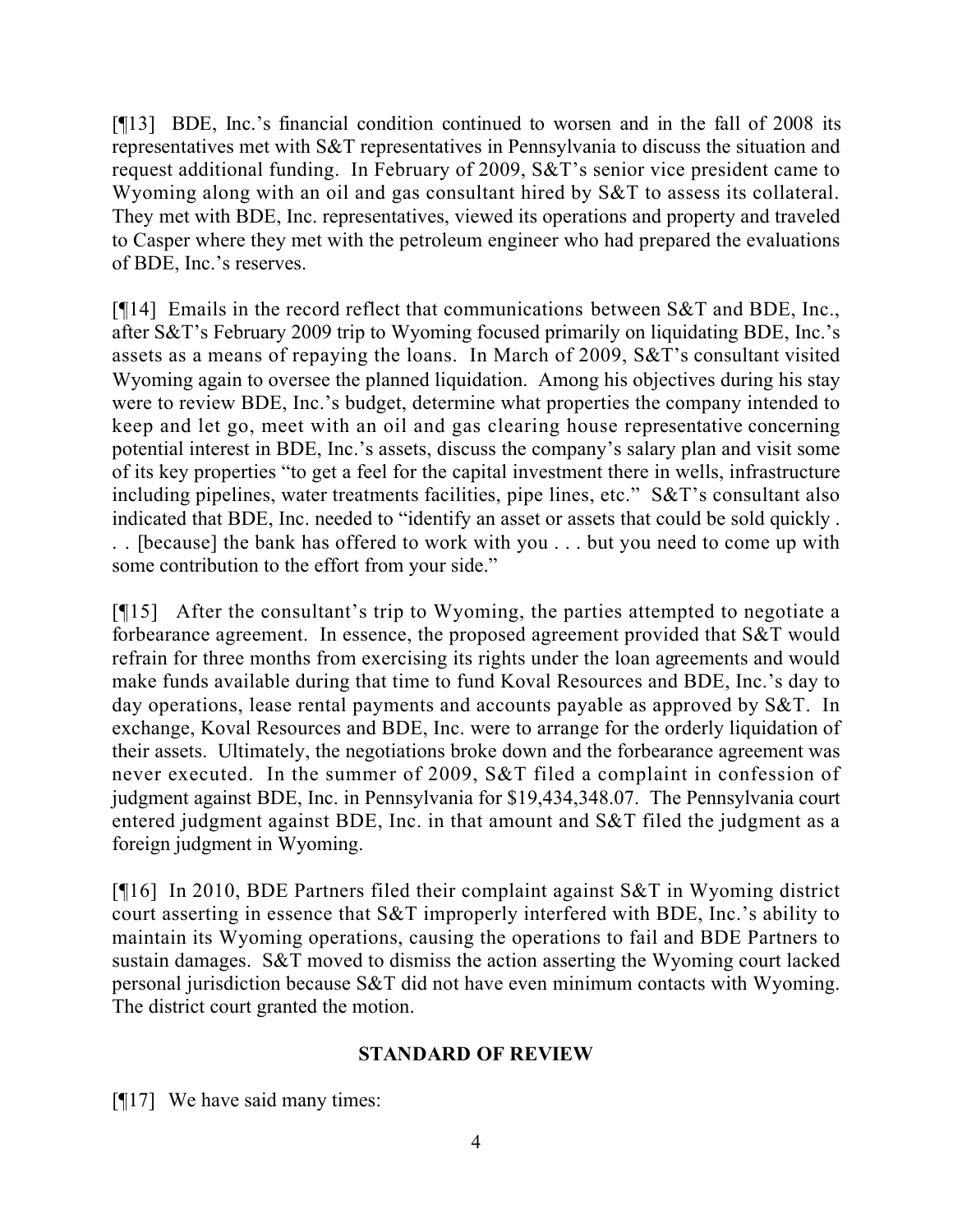The question of in personam jurisdiction is a mixed question of law and fact that, if disputed, must be resolved before a matter can proceed. The district court has considerable leeway in deciding a pretrial motion to dismiss for lack of personal jurisdiction. The court may determine the matter on the basis of pleadings and other materials called to its attention; it may require discovery; or it may conduct an evidentiary hearing. The procedural path the district court chooses to follow determines the plaintiff's burden of proof and the standard to be applied on appeal.

When the underlying facts are undisputed, the existence of personal jurisdiction is a matter of law. If the district court's determination is made without an evidentiary hearing, the plaintiff must show only a prima facie case to defeat the motion to dismiss. The district court must view the allegations in the pleadings and documentary evidence in the light most favorable to the non-moving party, resolving all reasonable inferences in favor of the non-moving party.

When material factual allegations regarding jurisdiction in the affidavits cannot be harmonized, the district court should hold an evidentiary hearing to determine the issue of jurisdiction. Once an evidentiary hearing is held, however, we will defer to the district court's findings of fact and the plaintiff will succeed upon showing, by a preponderance of the evidence, that the defendant is subject to jurisdiction. No matter the procedural course charted, however, the ultimate question of whether personal jurisdiction can properly be exercised is a question of law to be reviewed de novo.

*Cheyenne Publishing*, *LLC v. Starostka*, 2004 WY 88, ¶ 10, 94 P.3d 463, 469 (Wyo. 2004) (citations omitted).

[ $[18]$ ] In support of its motion to dismiss for lack of personal jurisdiction, S&T submitted affidavits and exhibits. In response, BDE Partners also submitted affidavits and exhibits. The district court did not hold an evidentiary hearing; rather, it decided S&T's motion based on the pleadings, the other materials the parties submitted and the legal arguments of counsel. Given this course of proceedings, the district court was required to view the allegations in the pleadings and documentary evidence in the light most favorable to BDE Partners and resolve all reasonable inferences in its favor. Applying this same standard,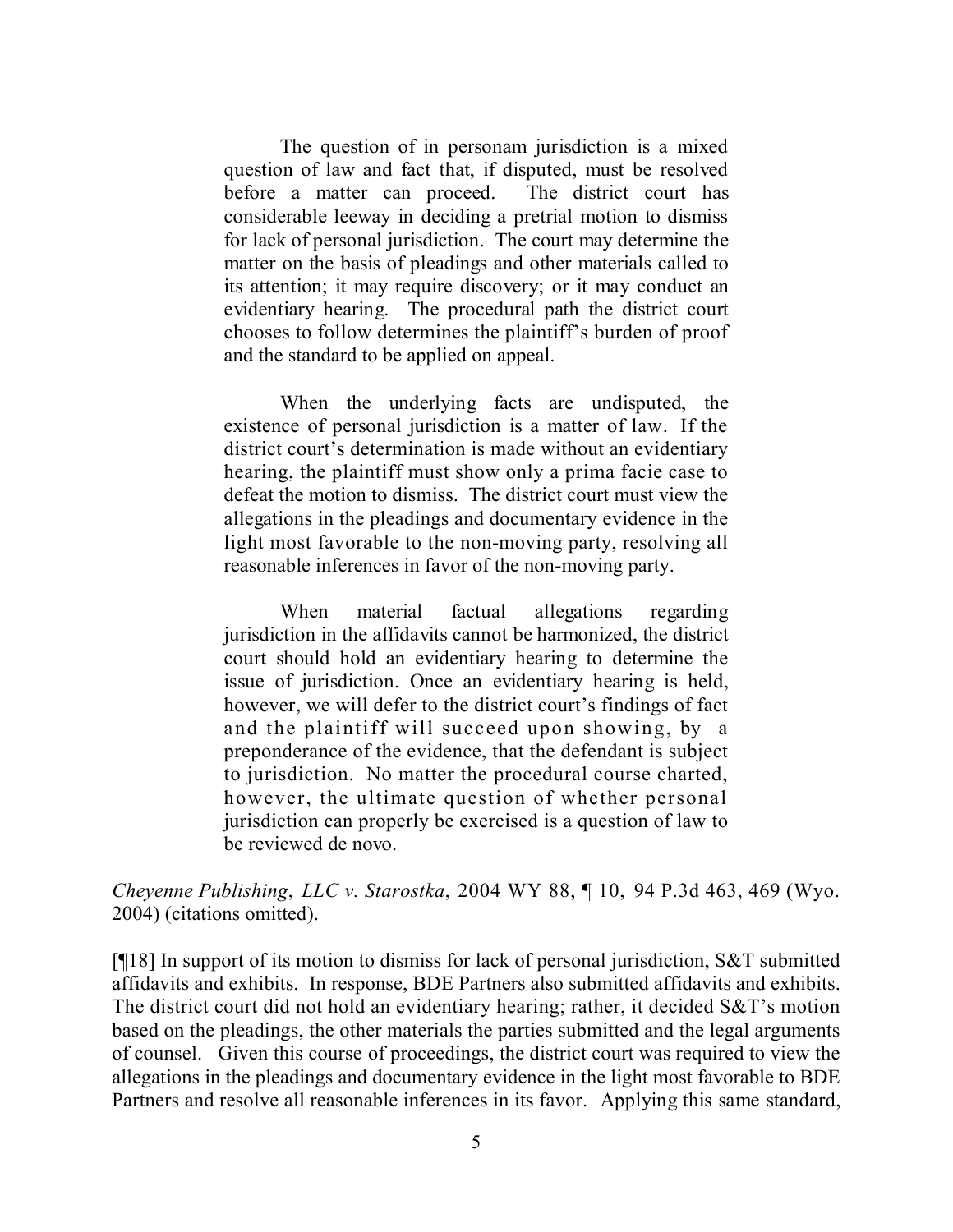we review *de novo* the question of whether the district court had personal jurisdiction over S&T. *O'Bryan v. McDonald*, 952 P.2d 636, 638 (Wyo. 1998).

#### **DISCUSSION**

[¶19] As we have said:

The courts of Wyoming are authorized by statute to exercise personal jurisdiction over defendants on any basis which is not inconsistent with the Wyoming or United States constitutions. W.S. 5-1-107(a) (1977). So long as the exercise of jurisdiction does not offend the Due Process Clause of the Fourteenth Amendment to the United States Constitution, the courts of this state have jurisdiction over a defendant. *Markby v. St. Anthony Hosp. Sys*., 647 P.2d 1068, 1070 (Wyo.1982).

Due process requires that the defendant have certain "minimum contacts" with the forum state such that the exercise of jurisdiction over him does not offend "traditional notions of fair play and substantial justice." *Int'l Shoe Co. v. Washington*, 326 U.S. 310, 316, 66 S.Ct. 154, 158, 90 L.Ed. 95 (1945); *Markby*, 647 P.2d at 1070.

*Amoco Prod. Co. v. EM Nominee Partnership Co*., 886 P.2d 265, 267 (Wyo. 1994).

[¶20] For a plaintiff to meet its burden of making a prima facie showing that a defendant is subject to personal jurisdiction in Wyoming,

> [i]t is essential in each case that there be some act by which the defendant purposefully avails itself of the privilege of conducting activities within the forum state, thus invoking the benefits and protections of its laws.

*Olmstead v. American Granby Co*., 565 P.2d 108, 112 (Wyo. 1977), citing *Cozzens v. Piper Aircraft Corp*., 514 P.2d 1375, 1378 (Wyo. 1973) (emphasis added). A showing that a defendant had casual, isolated, or sporadic transactions of limited duration and extent within the forum state is not sufficient. *Olmstead*, 565 P.2d at 112. However,

> to the extent that a corporation exercises the privilege of conducting activities within a state, it enjoys the benefits and protection of the laws of that state. The exercise of that privilege may give rise to obligations; and, so far as those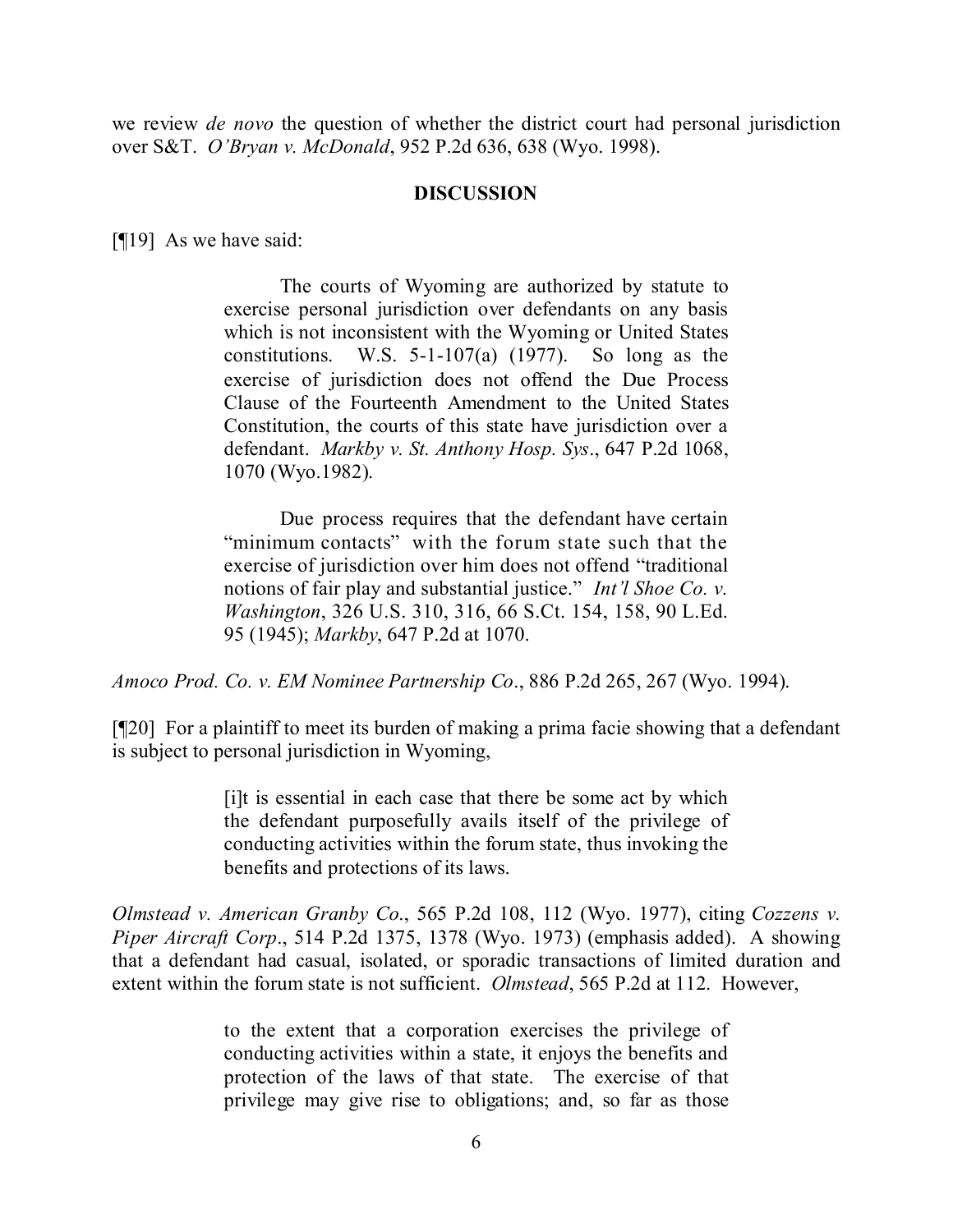obligations arise out of or are connected with the activities within the state, a procedure which requires the corporation to respond to a suit brought to enforce them can, in most instances, hardly be said to be undue.

*Ford Motor Co. v. Arguello*, 382 P.2d 886, 894 (Wyo. 1963), quoting *Int'l Shoe*, 326 U.S. 310, 66 S. Ct. at 160.

[¶21] In addition to the above considerations, this Court has applied the following three part test to determine whether Wyoming has personal jurisdiction over a non-resident defendant:

> First, the defendant must purposefully avail himself of the privilege of acting in the forum state or of causing important consequences in that state. Second, the cause of action must arise from the consequences in the forum state of the defendant's activities. Finally, the activities of the defendant or the consequences of those activities must have a substantial enough connection with the forum state to make the exercise of jurisdiction over the defendant reasonable.

*Anderson v. Perry,* 667 P.2d 1155, 1157 (Wyo. 1983); *Amoco*, 886 P.2d at 267. We have also adopted the United States Supreme Court's distinction between "general" and "specific" personal jurisdiction.

> "Specific" jurisdiction is when a state exercises jurisdiction over a defendant in a suit arising out of or related to that defendant's contacts with the forum. *Helicopteros Nacionales De Colombia, S.A. v. Hall*, 466 U.S. 408, 414 n. 8, 104 S.Ct. 1868, 1872, n. 8, 80 L.Ed.2d 404 (1984); see *Eddy v. Oukrop*, 784 P.2d 610, 612-14 (Wyo.1989) (jurisdiction exercised over defendants because suit arose out of defendants' contacts with Wyoming). In contrast, "general" jurisdiction is when a state exercises jurisdiction over the defendant in a suit not arising out of or related to that defendant's contacts with the state. *Helicopteros Nacionales*, 466 U.S. at 414 n. 9, 104 S.Ct. at 1872; see *Markby*, 647 P.2d at 1074 (defendant's contacts with the state not sufficient to create personal jurisdiction in Wyoming where defendant's contacts with the state were not related to the suit). Even if a single act arises out of or is related to the suit, a state may not have jurisdiction if the nature of the act creates only an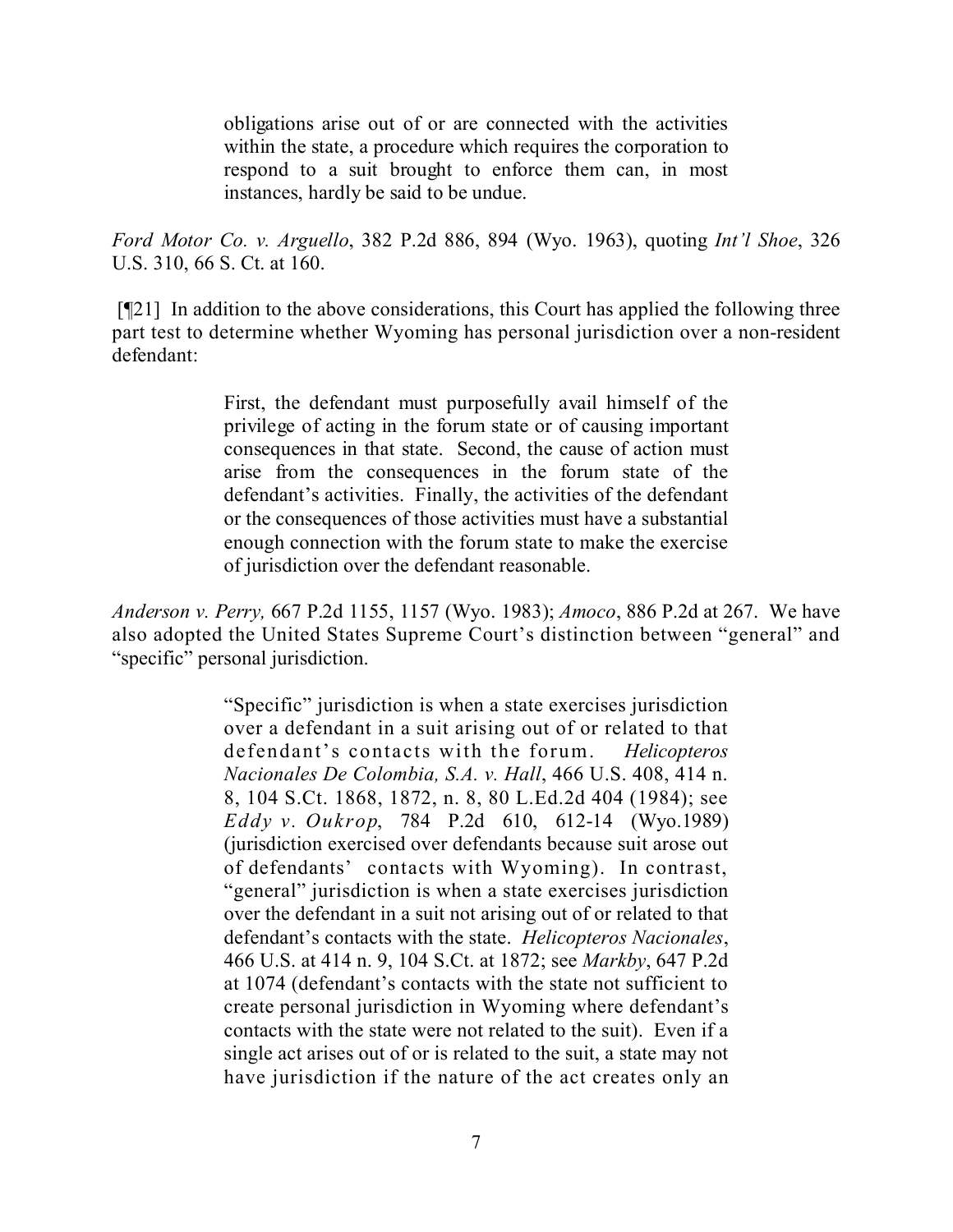"attenuated" connection with the forum. *Burger King*, 471 U.S. at 475 n. 18, 105 S.Ct. at 2184 n. 8.

*Amoco*, 886 P.2d 267-268.

[¶22] To illustrate, in *Markby*, the plaintiff filed a wrongful death suit in Wyoming against a Colorado hospital claiming it failed to properly care for the decedent, a Wyoming resident, while she was a patient at the hospital in Colorado. The hospital's only contact with Wyoming was placing an advertisement in Wyoming telephone directories for its air ambulance service. This Court concluded Wyoming did not have personal jurisdiction over the hospital because the wrongful death action did not result from and was not related in any way to the hospital's only activity in Wyoming advertising its air ambulance service.

[¶23] In contrast, in *Eddy*, the defendant entered into a contract in Wyoming and his alleged breach of the contract gave rise to the lawsuit. The Court held that Wyoming had jurisdiction over the defendant in part based on the fact that his activity in Wyoming entering into a contract here—gave rise to the lawsuit. Similarly, in *Amoco*, the plaintiff brought suit in Wyoming claiming the defendant breached an oil and gas unit agreement when it refused to reimburse Amoco for royalties it had mistakenly paid to the defendant. The defendant's only contacts with Wyoming were that it owned real property (its overriding royalty interest) in Wyoming and became a party to the unit agreement in Wyoming when it purchased the royalty interest. Because the lawsuit arose out of one of the defendant's contacts with Wyoming—the unit agreement, which Amoco claimed it breached—the Court concluded Amoco was asserting specific jurisdiction.

[¶24] The *Amoco* Court went on to apply the three part test for determining whether the defendant's contacts with Wyoming were sufficient for the courts to exercise personal jurisdiction over it. Addressing the first requirement, the Court concluded the defendant purposefully availed itself of the privilege of acting in Wyoming when it purchased property here and accepted the benefits of that ownership in the form of royalty payments that were earned based on oil and gas production in the State. The Court rejected the argument that passive ownership of property is insufficient to justify the exercise of jurisdiction and concluded that jurisdiction based upon a contract is proper in Wyoming when the contract has consequences in Wyoming.

[¶25] Addressing the second part of the test, the Court reiterated that the cause of action involved specific personal jurisdiction; it arose out of the unit agreement to which the defendant was a party and was related to the defendant's ownership of the royalty interest. Thus, the cause of action arose as a consequence of the defendant's activities in Wyoming. The Court further concluded the defendant's activities had a substantial connection with Wyoming, thus meeting the third requirement for personal jurisdiction. "[T]he contract [to which the defendant is a party] concerns a royalty interest located in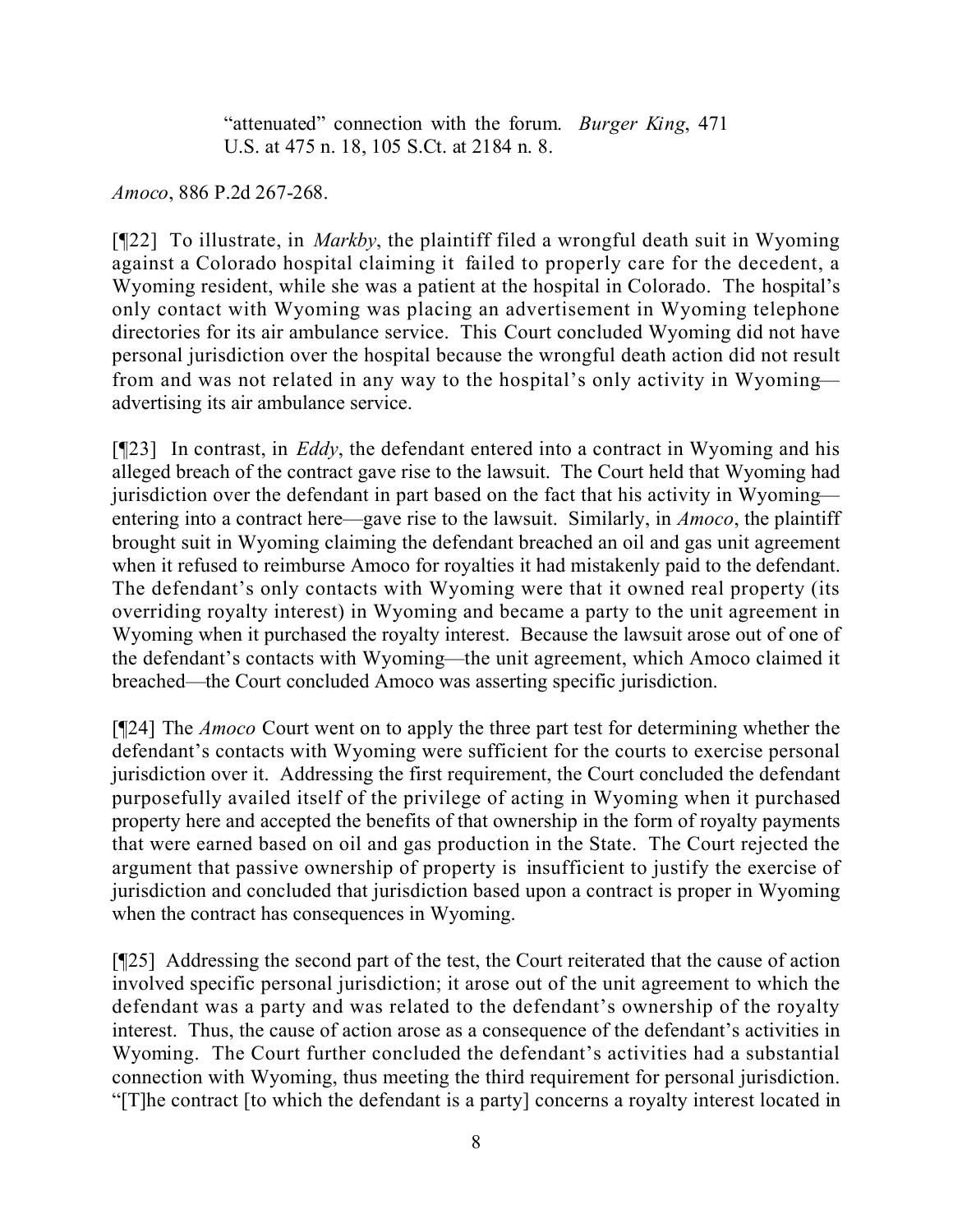Wyoming, which earned [the defendant] substantial amounts of money on oil and gas produced in this state." *Amoco,* 886 P.2d at 269. Moreover, the Court concluded, the exercise of jurisdiction by Wyoming was reasonable because the State has a strong interest in its natural resources and their production. *Id*.

[¶26] Another Wyoming case warrants discussion. In *Anderson,* 667 P.2d at 1157, the Court concluded Wyoming had personal jurisdiction over a non-resident defendant who was being sued after he defaulted on payments under a contract for the purchase of real estate in Wyoming. In concluding that the defendant had purposefully availed himself of the privilege of acting in Wyoming for purposes of due process, the Court cited as support two cases of note from other jurisdictions. *Id*. at 1157-1158. In *Waterval v. District Court In and For El Paso County, Colo*., 620 P.2d 5 (1980), the defendant had never been in Colorado; his contacts consisted of investment advice given by telephone over a two-year period. The court concluded those contacts adequately demonstrated a purposeful election to cause important consequences in the forum state. The court stated:

> His was not a single, isolated act, the effects of which occurred fortuitously in this state. Nor was [his] contact with the forum state thrust upon him against his will. Rather, [he] freely and deliberately chose to continue in Colorado his attorney-client relationship which originated in Virginia.

*Id.* at 11. In *Proctor & Schwartz, Inc. v. Cleveland Lumber Co*., 228 Pa.Super. 12, 323 A.2d 11 (1974), the defendant corporation had no offices, property, agents, representatives or employees in the forum state and the contract giving rise to the suit was signed in a different state and was the only business contact the defendant had with the forum state. Still, given the other circumstances, the court found it reasonable that the defendant should have foreseen that the transaction would have consequences in the forum state.

[¶27] Relying on these cases, the Court concluded in *Anderson* that the defendant's activities had a substantial enough connection with Wyoming to make the exercise of jurisdiction reasonable. The Court found it important that the contract at issue involved real property located in Wyoming and covenants recorded in Wyoming. Borrowing words from another Colorado decision, the Court found it of "utmost importance" that the subject matter of the contract, the real estate, was located in Wyoming, thereby making Wyoming the state with the greatest interest in the transaction. *Anderson*, 667 P.2d at 1158, citing *Dwyer v. District Court, Sixth Judicial District, Colo.,* 188 Colo. 41, 532 P.2d 725 (1975).

[¶28] Similarly, in *First Michigan Bank v. Mueller*, No. 11-10975, 2011 U.S. Dist. LEXIS 84888, (E.D. Mich. Aug. 2, 2011) the court dismissed an action brought in Michigan by a Michigan bank that had extended five loans to out of state businesses.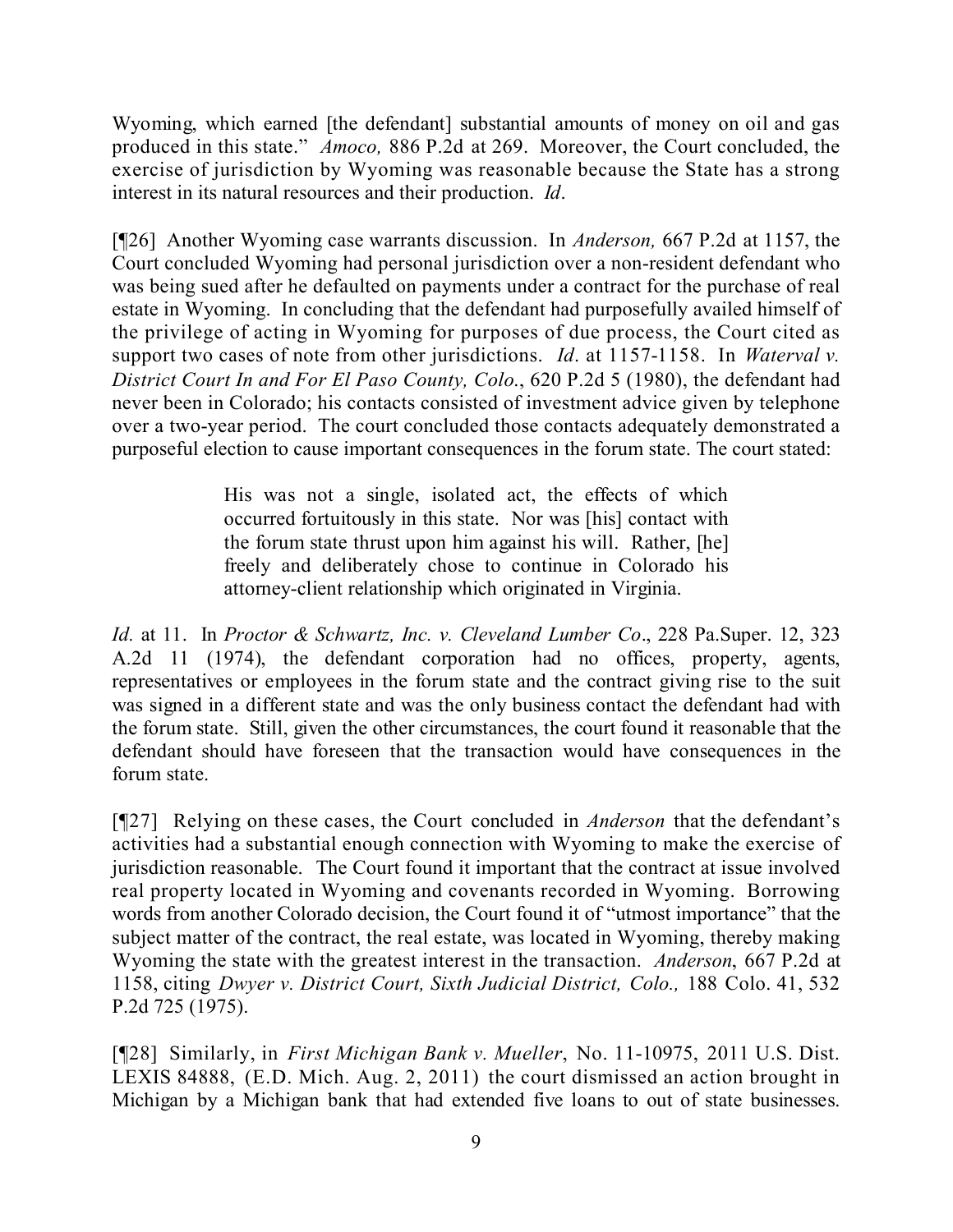Because none of the loans facilitated businesses in Michigan, the court concluded the exercise of personal jurisdiction in Michigan was not appropriate. *See also, Lachman v. Bank of Louisiana*, 510 F.Supp. 753 (D. Ohio 1981), in which the court held it had personal jurisdiction in an action brought by an Ohio resident against a Louisiana bank where the credit arrangement was entered into in Louisiana, the debtor notified the bank of her move to Ohio, and the bank continued to extend credit to her in Ohio and billed her at her Ohio address for purchases made in Ohio.

[¶29] With these cases in mind, we turn to consideration of the present case. The activities BDE Partners asserts S&T engaged in that were connected to or had consequences in Wyoming include the following:

- extending millions of dollars in credit to Koval Resources and BDE Partners' general managing partner for use exclusively in establishing and maintaining their operations and assets in Wyoming;
- accepting as collateral for the loans BDE, Inc. property located exclusively in Wyoming, property in which BDE Partners owned an interest;
- controlling through security interests and control agreements BDE, Inc.'s ability to sell property located in Wyoming in which BDE Partners owned an interest in order to free up cash for use in maintaining BDE, Inc.'s Wyoming operations and paying BDE Partners;
- limiting BDE, Inc.'s ability to access the proceeds of sales of Wyoming property to pay expenses necessary to keep its Wyoming operations going, including Wyoming lease rentals, surface use fees, taxes, utility bills and employee salaries, and thereby pay amounts owed to BDE Partners;
- refusing to allow BDE, Inc. to use funds held in Charles Koval's wealth management account to run its Wyoming operations;
- requiring BDE, Inc. to liquidate its assets rather than taking action to assist it in maintaining its Wyoming operations and thereby pay BDE Partners;
- failing to take BDE Partners' ownership interests into account in liquidating BDE, Inc.'s Wyoming operations;
- requiring BDE, Inc. to turn its Wyoming operations over to a third party restructuring officer; and
- freezing all of BDE, Inc.'s bank accounts and line of credit without notice when \$900,000 was available on the line of credit which directly impacted its Wyoming operations.

As a result of these activities and others by S&T, BDE Partners asserts BDE, Inc. was unable to keep the Wyoming operations going, defaulted on its loans and was unable to pay BDE Partners monies owing to them. In engaging in the above activities, BDE Partners assert among other claims that S&T acted negligently, breached its fiduciary duties and the covenant of good faith and fair dealing, and interfered with BDE Partners' contractual relations, business expectancy and prospective economic advantage.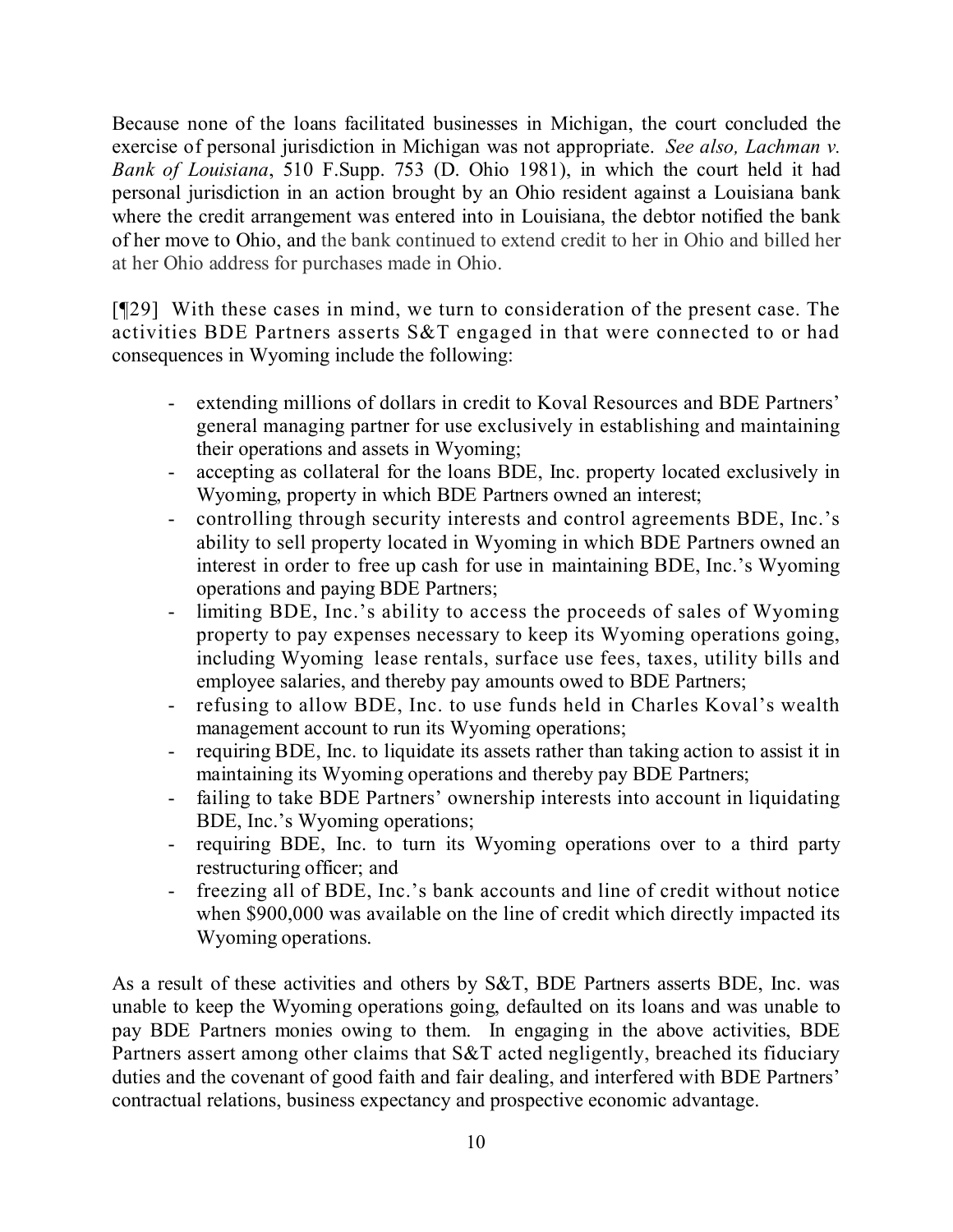[¶30] Viewing the allegations in the pleadings and documentary evidence in the light most favorable to BDE Partners and resolving all reasonable inferences in its favor as we are required to do, we conclude BDE Partners met its burden of showing that S&T had sufficient contacts with Wyoming to warrant the exercise of personal jurisdiction by Wyoming courts. As has been true in other cases addressing personal jurisdiction, the basic facts upon which BDE Partners relies to show that S&T engaged in activities connected to or having consequences in Wyoming are not in dispute, only their characterization and application to the law. *Meyer v. Hatto*, 2008 WY 153, ¶ 15, 198 P.3d 552, 555 (Wyo. 2008). It is undisputed, for example, that S&T extended millions of dollars in credit to Koval Resources and BDE, Inc. for their use exclusively in establishing and maintaining their Wyoming operations and assets and that S&T accepted as collateral for the loans property located exclusively in Wyoming. It also is undisputed that through security interests and control agreements S&T controlled BDE, Inc.'s ability to sell property located in Wyoming. The record likewise contains evidence that S&T: controlled BDE, Inc.'s ability to access the proceeds of sales of Wyoming property to pay expenses incurred in Wyoming in order to maintain its operations, such as Wyoming lease rentals, surface use fees, taxes, utility bills and employee salaries; hired a consultant and sent him to Wyoming to oversee on its behalf the liquidation of BDE, Inc.'s Wyoming assets; required BDE, Inc. to turn its Wyoming operations over to a third party restructuring officer; and denied BDE, Inc. access to bank accounts and the line of credit to operate its Wyoming properties.

[¶31] Applying the three part test for determining personal jurisdiction, we conclude from these activities that BDE Partners presented sufficient evidence that S&T purposefully availed itself of the privilege of acting in Wyoming or of causing important consequences here. BDE Partners' suit is based upon activities which had substantial connections with Wyoming. S&T purposefully and voluntarily elected to accept as collateral property located in Wyoming and the payments S&T received on the loans were earned in Wyoming based on oil and gas operations here. It is reasonable under these circumstances that S&T should have foreseen there would be consequences here.

[ $[$ ][32] We further conclude the cause of action arose from the consequences of  $S&T$ 's activities in Wyoming. In its dealings with Koval Resources and BDE, Inc., S&T accepted as collateral property located exclusively in Wyoming. All of the money loaned was used as working capital for BDE, Inc.'s Wyoming operations. S&T received payments on the loans from money earned in Wyoming, visited Wyoming to inspect the property, employed a Wyoming petroleum engineer to evaluate the property, exercised control over whether the property could be sold, received and held the proceeds from such sales, and employed a consultant to come to Wyoming to oversee liquidating the property.